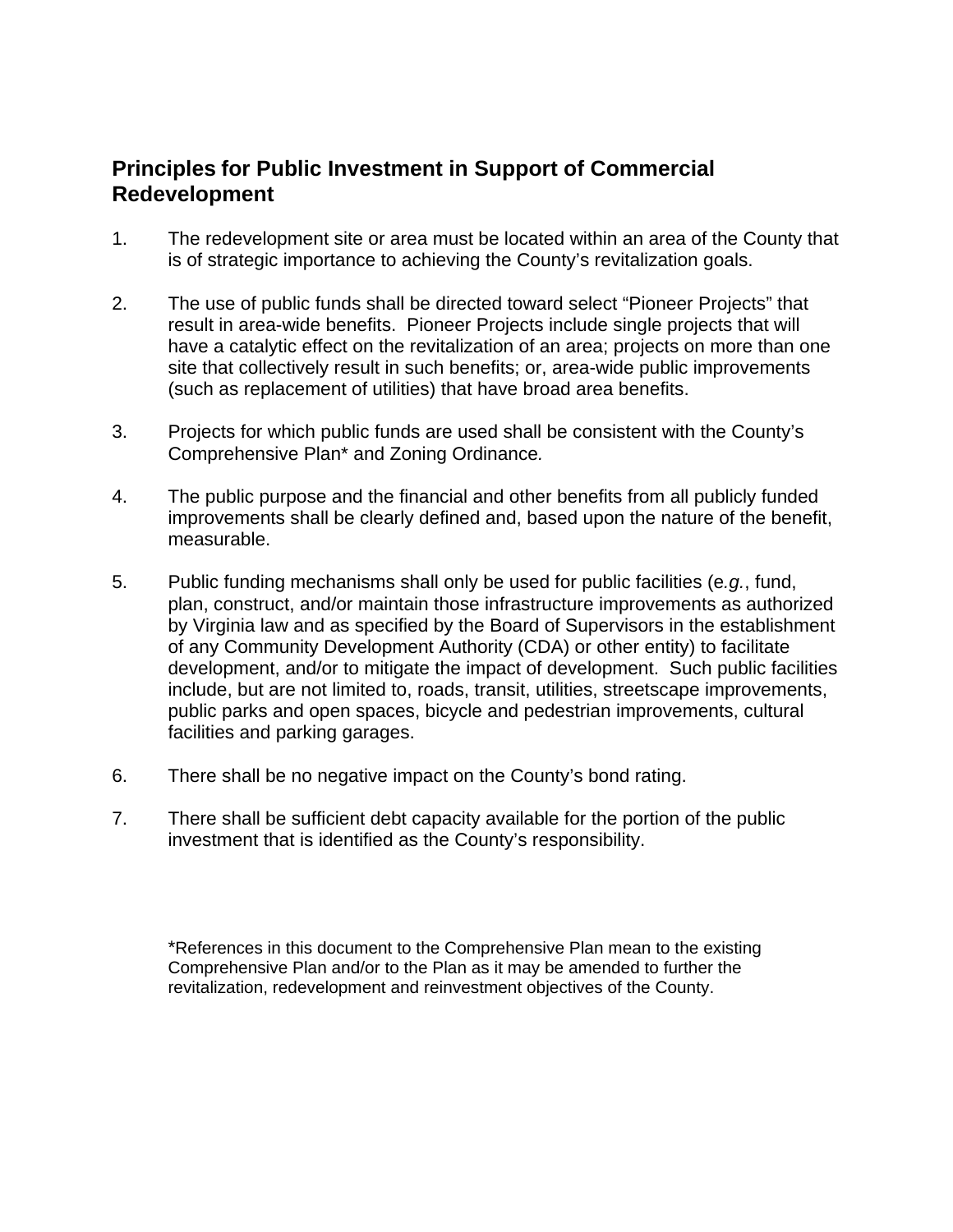- 8. The project must pose no direct or indirect liability to the County. The developer (or development entity such as a CDA) shall provide the type and level of surety that is acceptable to the County to protect the County from actions or inactions of the developer or development entity.
- 9. Each proposal for public funding shall include detailed information on the financial feasibility of the development project with which the public funding request is associated and an analysis of the contribution of the development to the County's goals as set forth in the Comprehensive Plan.
- 10. A development entity such as a CDA which includes a self-tax is the preferred funding method; Tax Increment Financing (TIF) in conjunction with such an entity and self tax may be utilized as a funding mechanism if it is demonstrated that a sufficient rate of return to encourage private investment is not otherwise available to the developer.
- 11. Any CDA that is established shall be structured to assume the risk of any deficiency in TIF revenues if they prove to be insufficient to pay debt service.
- 12. The maximum period of repayment for TIF debt service should not exceed 20 years.
- 13. The County shall strive to achieve a reasonable return on investment from any of its assets that may be utilized, such as County owned land or use of its lower cost of borrowing. Such return may be financial and/or achievement of County goals that further revitalization, redevelopment and/or investment.
- 14. The County expects to achieve tangible and intangible benefits to include such things as achievement of the goals and objectives of the Comprehensive Plan. In exchange for its financial participation, the County expects to establish performance measures for the project on such things as the specific character and intensity of development in addition to any other recommendations in the Comprehensive Plan necessary to achieve the public objectives.
- 15. If a TIF is to fund required shortfalls and to incentivize revitalization, under certain circumstances, the CDA shall remain in existence beyond the repayment of the initial obligations and shall repay a portion of or all of the incremental tax loss to the County's General Fund.
- 16. Developers will be required to grant full access to all accounting records, project pro formas and any other required financial information for any project involving a financial partnership with the County.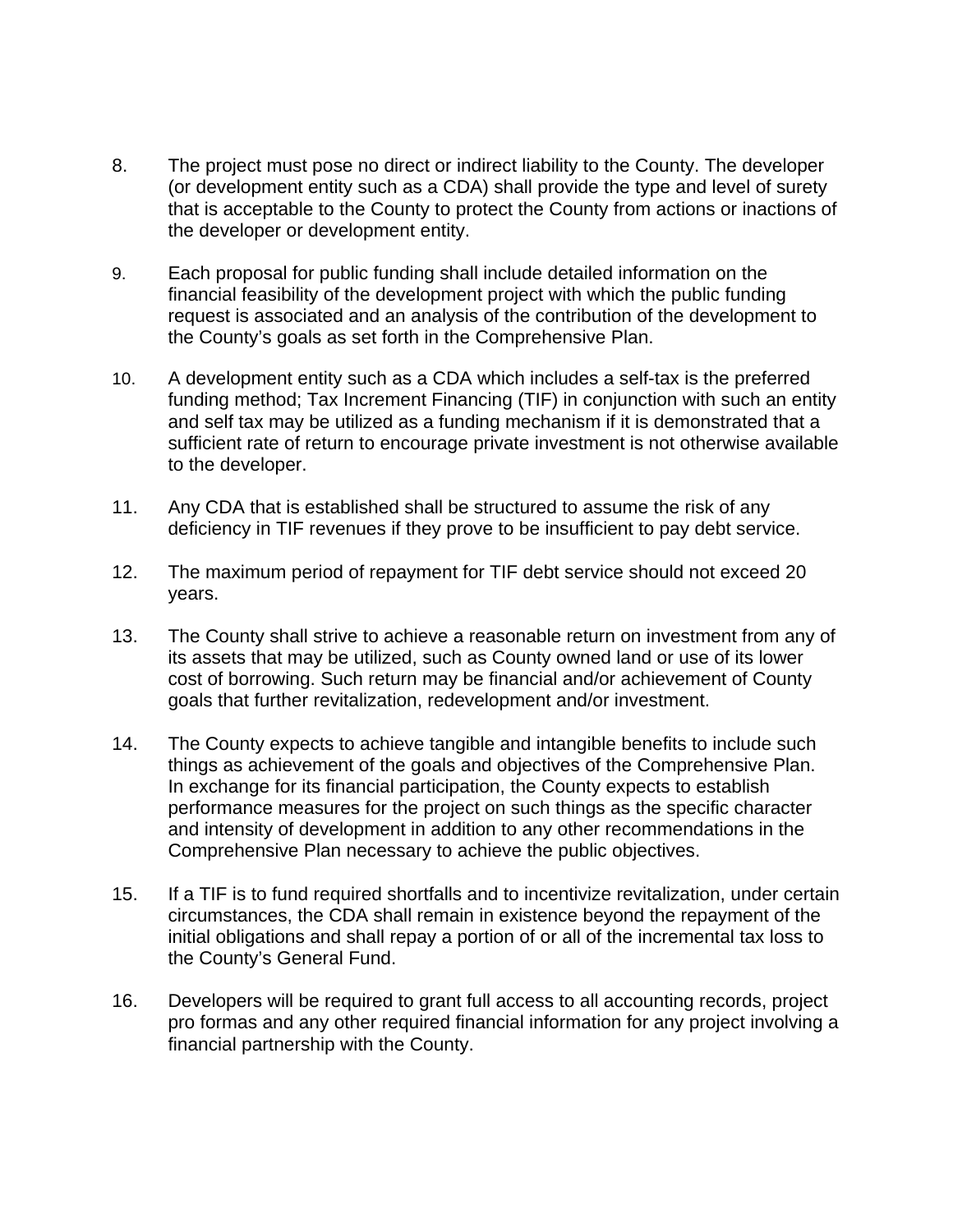## **Process for the Evaluation of Requests for Public Investment in Support of Commercial Redevelopment**

The County shall enter into a two-tiered evaluation process. All proposals shall be submitted to the Office of Community Revitalization and Reinvestment (OCRR) and shall be reviewed by the County (OCRR, Debt Manager, County Attorney) and its Consultants. The Board member within whose District the property is located shall be consulted.

#### Tier 1:

- 1. In order to determine whether a project may qualify for public financial participation, all proposals shall be accompanied by a set of documents for review and evaluation by the County and its consultants. The submission shall contain:
	- Map of the site, district and properties served, as applicable;
	- Description of the project, including types of uses, square feet per use, ownership structure, phasing;
	- General development plan of district, or, if a single development, a specific development plan;
	- Project pro-forma;
	- Proposed public infrastructure including probable cost, preliminary feasibility analysis and preliminary phasing of infrastructure to development;
	- Discussion of proposed financing structure and mechanism for repayment of debt service, proposed special assessments within the district, if any;
	- Discussion of why the development would not take place within an acceptable timeframe without financial assistance from the County (e.g. "but for" the public assistance, the development would not be possible); and,
	- Discussion of how the project furthers the recommendations of the Comprehensive Plan for the site, as well as the revitalization goals for the area.
- 2. Staff will make a recommendation as to whether the project qualifies for further consideration.
- 3. General attributes of proposal will be reviewed by the Community Revitalization and Reinvestment Advisory Group (CRRAG) as to whether project should be considered as a candidate.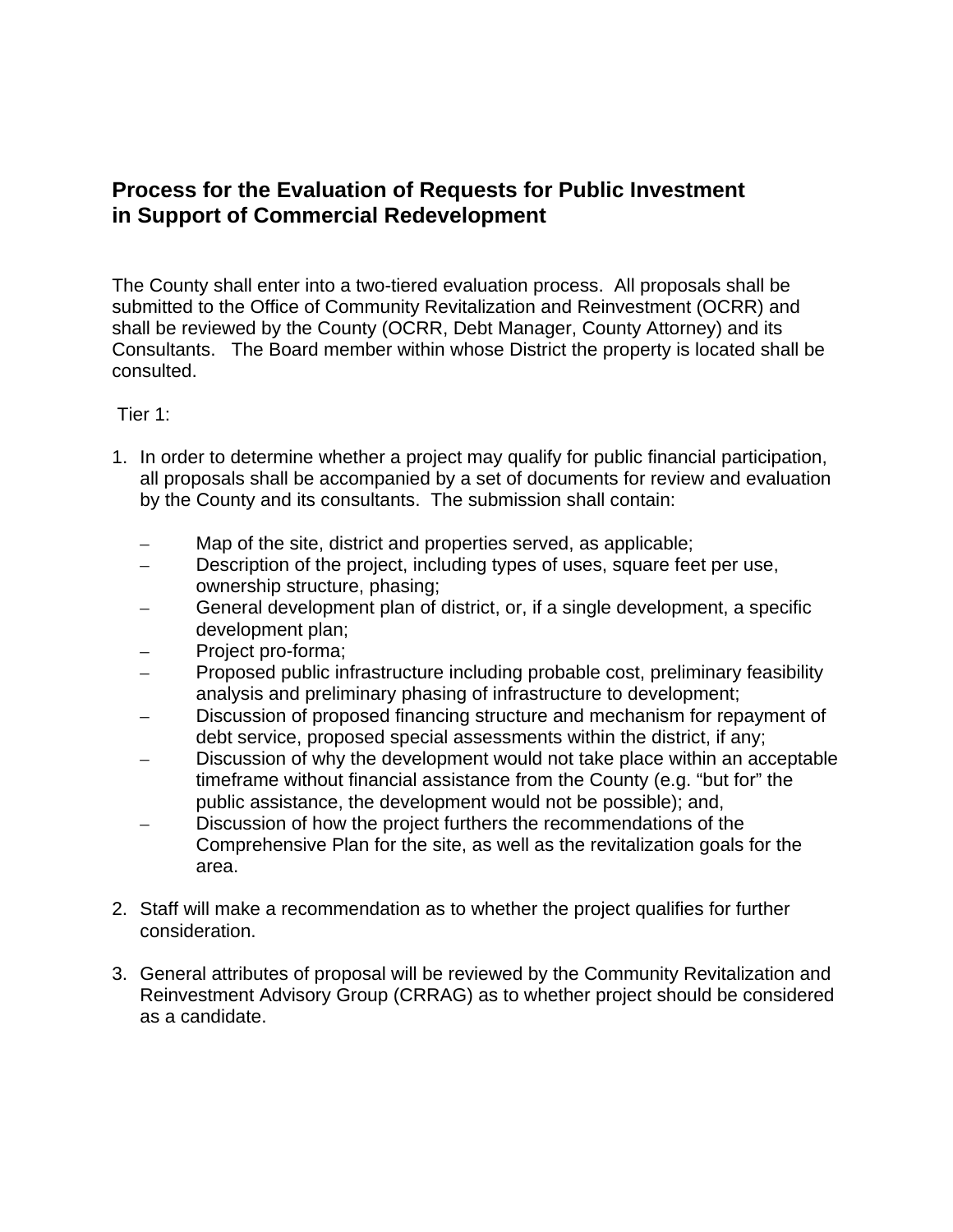### Tier 2:

- 1. If it is determined that the project meets the criteria for further consideration, the developer shall submit a complete financial pro forma as well as any other documents deemed necessary by the County to undertake the evaluation, a fee of \$50,000 or other such amount sufficient to cover the County's cost (including staff time) for all review and analysis, and the identification of all corporate partners, including associations and the responsibilities of any parent organizations.
- 2. Due diligence shall be performed by the County to confirm information regarding the developers, property owners, and underwriting team, and the adequacy of developer's or property owner's financial projections and resources to sustain the project's proposed financing. Depending upon the scope of the proposal, use of financial, development and legal expert consultants will be employed as the level of analysis and negotiation for redevelopment projects are typically highly complex endeavors that require specialized skills.
- 3. These consultants will conduct financial and fiscal analysis, including:
	- The economic benefit to the local economy, the fiscal impacts to the County and any overlapping tax entities;
	- The economic cost of public incentives, to include the actual cost of the publicly financed improvements, the loss of tax revenue and the increased cost of public services.
	- The risk to the general government operations if projected revenue growth does not meet expectations. While the incremental tax revenues may be sufficient to repay debt service, they may not ultimately be sufficient to cover all governmental costs associated with the development, since, for example, future tax revenue is not only dependent on an increase in value, it is also dependent upon the application of the tax rate, which rate cannot be predicted with certainty.
	- The use of pay down capital financing as an alternative to debt; and,
	- The timing of payment or performance as matched against clear and measurable milestones and objectives. For example, if the project is phased, funding may be tied to a certain phase or portion of the project.
- 4. Staff and the consultant will work with the developer on the proposal. Items to be analyzed/addressed/negotiated include:
	- Assistance by the County in the form of facilitating a public financing structure such as a Community Development Authority (CDA), Tax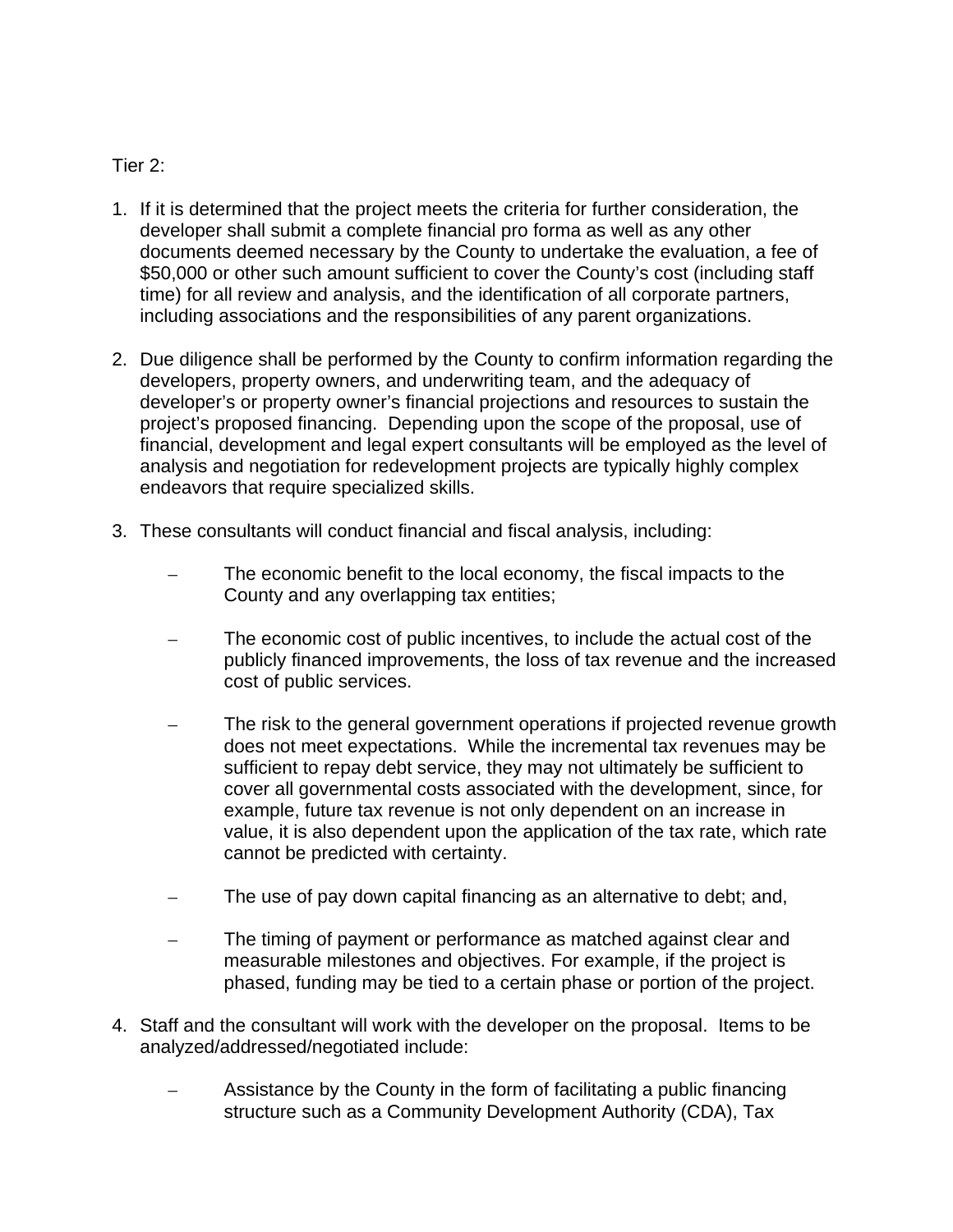Increment Financing (TIF), Service or Sanitary District, by providing funding, through the issuance of general obligation bonds and/or by other traditional methods of financing.

- The ability of any proposed CDA to survive the initial developer for at least as long as the bond is outstanding and protections to the County for approval of successors and assigns in order to ensure the ability of the CDA to fund the repayment;
- The right of the County to superimpose a Sanitary or Service District in the event a CDA does not provide sufficient safeguards to the County;
- The value to the project of the County's credit strength and/or lower cost of public funds if such are contributed to the project;
- How much if any of the new incremental taxes (after payment of the TIF debt service) are projected to be contributed to the General Fund and whether this amount is sufficient to cover appropriately the increase in County operating costs associated with the new development;
- The projected assessed value at build out of the taxable property within the defined area of the CDA, which reflects the current use and not the improvements to be funded by the bonds. In general, this should be at least twice the amount of debt that is funded by any CDA and TIF and that is payable from the tax revenues generated by the tax base;
- The amount of the County's investment as a percentage of the total development value of the project (generally should not exceed 12%);
- The ability to verify at a specified later point in time the accuracy of the developer's initial assumptions that formed the basis for the County's level of participation, and to incorporate into any agreement provisions that would prevent one-sided unanticipated profits;
	- The exact contribution from a self tax and a TIF, if any, depending on factors unique to the development;
	- A development agreement that clearly states the obligations and responsibilities of the developer and the County, the risk sharing between the County and the private developer(s), and the protections for the County against loss of investment and the risk of continued liability;
	- Extension of liabilities beyond temporary limited liability partnerships established just for the project;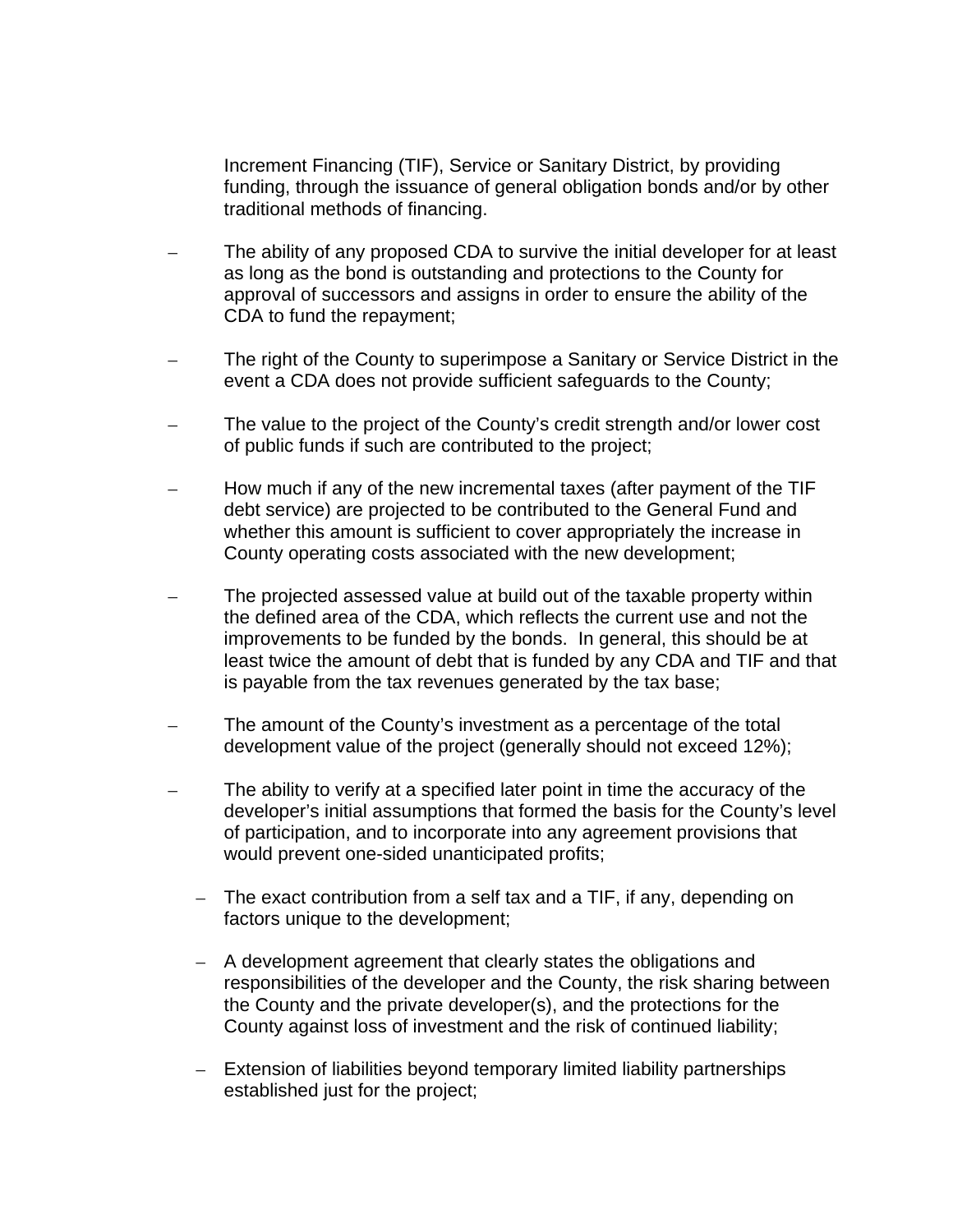- The public share, the private share, and the joint share the public improvements; and,
- The extent to which the project furthers the Comprehensive Plan.
- 5. Staff/consultant determines if proposal is supportable.
- 6. Proposal presented to and discussed at the Board's Revitalization and Reinvestment Committee.
- 7. Proposal forwarded to Board of Supervisors for decision. Notice of proposal provided to the public.
	- Creation of a CDA The CDA process is started by petition from owners of at least 51% (by land area or assessed value) of any of a choice of statutorily-specified tracts of land (see Va. Code Ann. section 15.2-5153). Public notice of the public hearing on the question of creating a CDA must be published once a week for 3 successive weeks in a newspaper of general circulation, with the public hearing to be held not sooner than 10 days after the last publication. After the hearing but before adopting a resolution or ordinance creating the CDA, the Board must mail a copy of the proposed ordinance or resolution to the petitioning landowners or their attorney, and they have 30 days to decide whether to withdraw their petition. If after 30 days, the petition is still supported by the 51% minimum requirement, the Board can adopt the ordinance or resolution and create the CDA. Va. Code Ann. section 15.2-5156.
	- TIF -- No petition is needed to establish a TIF, but the Board must give notice of a public hearing on whether a TIF is needed. Certain details must be included in the notice (see Va. Code Ann. 58.1-3245.2(B)). Notice must be published once a week for 3 successive weeks in a newspaper of general circulation. The public hearing can be held any time after the 3rd publication, and Board can act immediately following the public hearing, it if chooses to do so.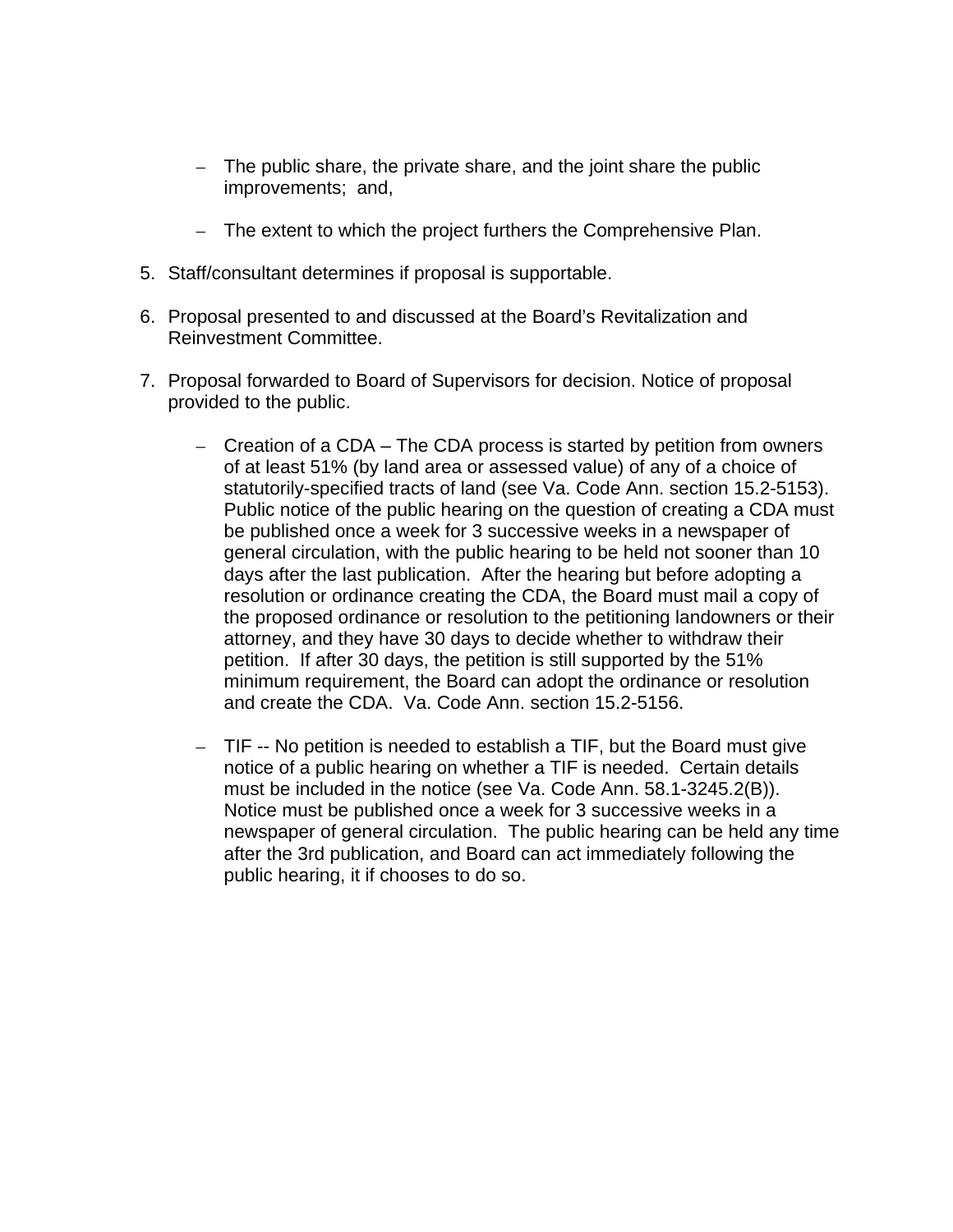### **Glossary of Terms**

Community Development Authorities:Broad range of infrastructure and services. Established by petition of majority of owners and governed by appointees of the BOS. Flexible tool, funded by ad valorem special taxes or special assessments, as negotiated with petitioners. Typically covers relatively small area (i.e., a single shopping mall; a downtown redevelopment area; a mixed use housing development; single or small group of owners). No general fund or debt impact is intended, unless coupled with tax increment financing.

General Obligation Bonds: Used for broad area improvements (i.e., transportation) and for smaller area improvements of general benefit on public land (i.e., streetscapes). Long term debt and recurring expenditure impact. Improvements tend to lag behind needs; insufficient capacity to fund the magnitude of projects now under consideration.

Proffers:Historically used for localized improvements related to single developments. Provides vital infrastructure without cost to the County, but does not address issue of requirements that exceed the ability of the project to sustain.

Public Private Partnerships:Primarily used for provision of specific public facilities where there is a confluence of public need and private profit; generally involves leverage of land value and/or public sector assumption of risk to reduce financial and debt impact. In practice, PPEA opportunities tend to jump projects ahead of other priorities if funding support can be seen as non-competitive or not interfering with completion of other projects.

Redevelopment: The development or improvement of an area that has previously been developed, typically consisting of underutilized sites. Redevelopment activity is generally characterized by clearing of existing structures and new construction. The new development may be the same type of land use, or a new type, but it is usually at a higher level of intensity or density than that which it replaces.

Reinvestment: Continued and expanded economic activity to strengthen existing businesses and attract new economic opportunities. Capital for reinvestment can come from private and/or public sources with the goal of stimulating the local economy. Reinvestment could include direct financial investment, capital improvements, enhanced public services, or financial incentive programs.

Revitalization: The improved physical and economic development of older commercial areas resulting from redevelopment and reinvestment efforts. The intention is to encourage quality renovation and new construction; enhance public spaces and pedestrian amenities; ensure safe, efficient and convenient transportation options; and contribute to the social and economic vitality of the area.

Sanitary Districts:Broad range of purposes and revenue options. Limited use in Fairfax to